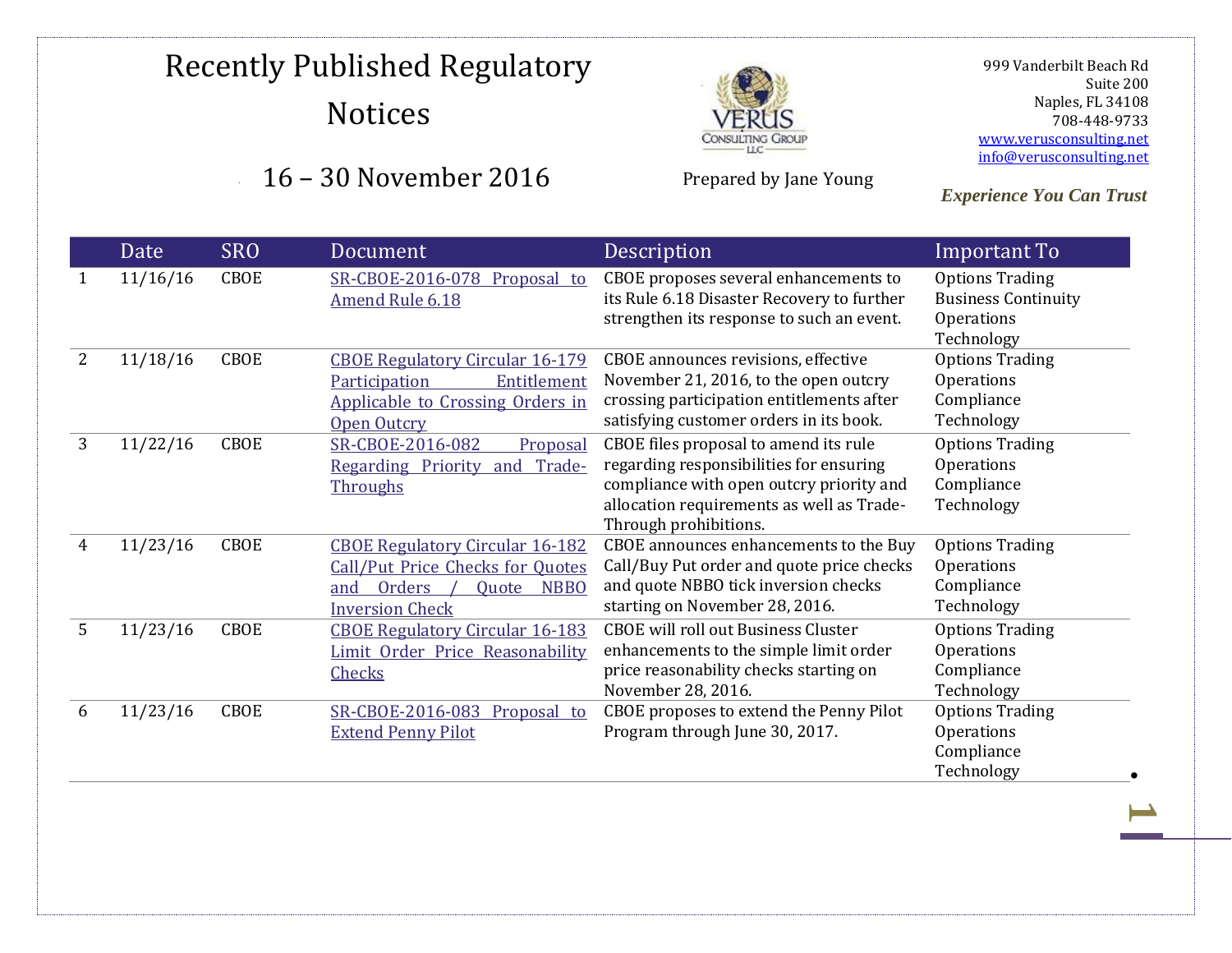### 16 – 30 November 2016



Prepared by Jane Young

 999 Vanderbilt Beach Rd Suite 200 Naples, FL 34108 708-448-9733 [www.verusconsulting.net](http://www.verusconsulting.net/) [info@verusconsulting.net](mailto:info@verusconsulting.net)

*Experience You Can Trust*

|    | Date     | <b>SRO</b>  | Document                                                                                                                                                                                               | Description                                                                                                                                                                                                                                                               | Important To                                                                        |
|----|----------|-------------|--------------------------------------------------------------------------------------------------------------------------------------------------------------------------------------------------------|---------------------------------------------------------------------------------------------------------------------------------------------------------------------------------------------------------------------------------------------------------------------------|-------------------------------------------------------------------------------------|
|    | 11/21/16 | <b>DTC</b>  | DTC Important Notice 4649-16<br>Tax<br>Information<br><u>Important</u><br>Pilot<br>of $305(c)$ &<br>Production<br>871(m) Announcements                                                                 | DTC updates Participants on its plans to<br>begin announcing certain 305(c) deemed<br>distributions on December 2, 2016 with<br>871(m) announcements beginning in<br>2017.                                                                                                | Operations<br><b>Corporate Actions</b><br>Technology                                |
| 8  | 11/28/16 | <b>DTC</b>  | DTC Important Notice 4674-16<br><u>New Fields Displaying on PSOP –</u><br><b>Rights Offering Detail Screen</b>                                                                                         | DTC advises Participants that beginning<br>December 2, 2016, it will display Price<br>Basis, DTC Multiply/Divide Indicator,<br><b>Fractional Security Rule and Rounding</b><br>Factor fields on its PTS/PBS Rights<br>Subscriptions Rights Offering Information<br>screen | Operations<br>Corporate Actions<br>Technology                                       |
| 9  | 11/16/16 | <b>FICC</b> | FICC Important Notice MBS281-<br>16 Update Regarding Proposed<br>Rule Filing (SR-FICC-2016-007)<br>and Advance Notice Filing (SR-<br>FICC-2016-801)<br>Relating<br>to<br><b>MBSD's VaR Methodology</b> | FICC advises participants that the SEC has<br>rejected its Rule Filing to amend the<br>Mortgage-Backed Securities Divisions<br>Clearing Fund methodology.                                                                                                                 | Mortgage-Backed Bond<br>Trading<br>Operations<br>Risk<br>Technology                 |
| 10 | 11/21/16 | <b>FICC</b> | FICC Important Notice GOV191-<br>16 GSD CCLF Pre-Implementation<br><b>Impact Analysis</b>                                                                                                              | FICC announces it will perform a pre-<br>implementation impact analysis related to<br>the GSD Capped Contingent Liquidity<br>Facility program during the period<br>December 1, 2016 through January 31,<br>2017.                                                          | <b>Government Bond</b><br>Trading<br>Operations<br>Risk<br>Cashiering<br>Technology |

 $\bullet$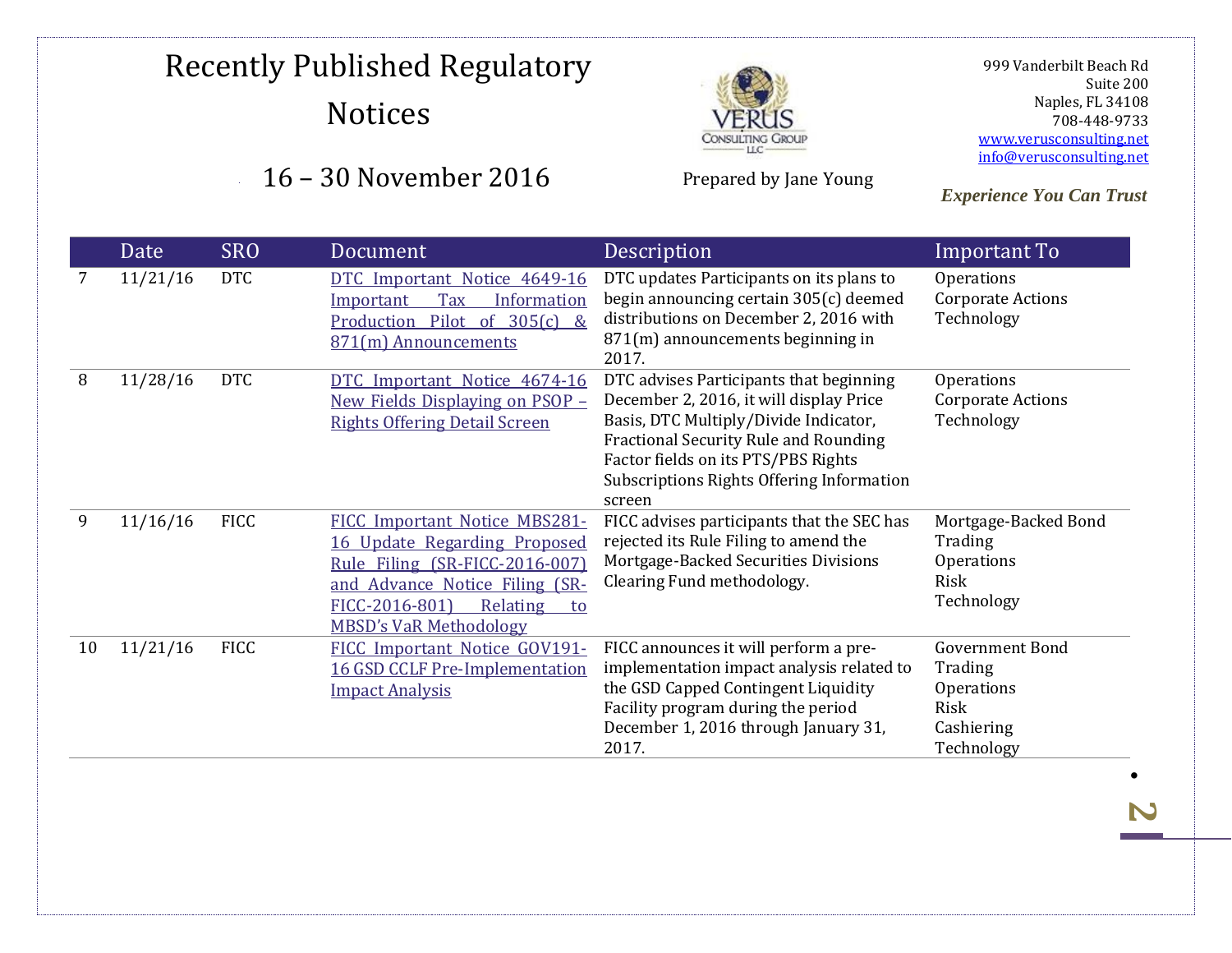#### 16 – 30 November 2016



Prepared by Jane Young

 999 Vanderbilt Beach Rd Suite 200 Naples, FL 34108 708-448-9733 [www.verusconsulting.net](http://www.verusconsulting.net/) [info@verusconsulting.net](mailto:info@verusconsulting.net)

*Experience You Can Trust*

|    | Date     | <b>SRO</b>   | Document                                                                                                                                                                                                                     | Description                                                                                                                                                                                                                                                | Important To                                                                          |
|----|----------|--------------|------------------------------------------------------------------------------------------------------------------------------------------------------------------------------------------------------------------------------|------------------------------------------------------------------------------------------------------------------------------------------------------------------------------------------------------------------------------------------------------------|---------------------------------------------------------------------------------------|
| 11 | 11/23/16 | <b>FICC</b>  | FICC Important Notice MBS283-<br>16 Submission of Rule Filing (SR-<br>FICC-2016-007)<br>and<br>Advance<br>Notice Filing (SR-FICC-2016-801)<br>MBSD's<br>Relating<br>VaR<br>to<br>Methodology                                 | FICC files rule change to amend its MBS<br>Division's Clearing Fund methodology.                                                                                                                                                                           | <b>Fixed Income Trading</b><br><b>Operations</b><br>Cashiering<br>Risk<br>Technology  |
| 12 | 11/23/16 | <b>FICC</b>  | SR-FICC-2016-007 The Purpose<br>of this Filing is to Amend the<br><b>MBSD</b><br><b>Clearing</b><br>Fund<br>Methodology                                                                                                      | FICC proposes to change the methodology<br>that FICC uses in the MBSD value-at-risk<br>("VaR") model from one that employs a full<br>revaluation approach to one that would<br>employ a sensitivity approach.                                              | <b>Fixed Income Clearing</b><br><b>Operations</b><br>Risk<br>Cashiering<br>Technology |
| 13 | 11/15/16 | <b>FINRA</b> | SR-FINRA-2016-043<br>Proposed<br><b>Rule Change to Provide a Process</b><br>for an Expedited Proceeding and<br>Adopt<br>Rule<br>Prohibit<br>$\overline{a}$<br>to<br><b>Disruptive Quoting and Trading</b><br><b>Activity</b> | FINRA proposes to add new<br>Supplementary Material to its Rule 5210<br>addressing two specific types of disruptive<br>quoting and trading activity and amend<br>Rule 9800 to permit expedited<br>proceedings for prompt actions addressing<br>violations. | <b>Equity Trading</b><br>Operations<br>Compliance<br>Legal<br>Technology              |
| 14 | 11/16/16 | <b>FINRA</b> | FINRA Regulatory Notice 16-43<br><b>SEC Approves Rule Amendment</b><br>Create<br><b>New</b><br>Academic<br>a<br><b>TRACE</b><br><b>Bond</b><br>Data<br><u>Corporate</u><br>Product                                           | FINRA announces effective February 27,<br>2017, the Academic Corporate Bond<br>TRACE Data product will be available for a<br>fee.                                                                                                                          | <b>Fixed Income Trading</b><br>Compliance<br>Legal<br>Technology                      |

<u>بری</u>

 $\bullet$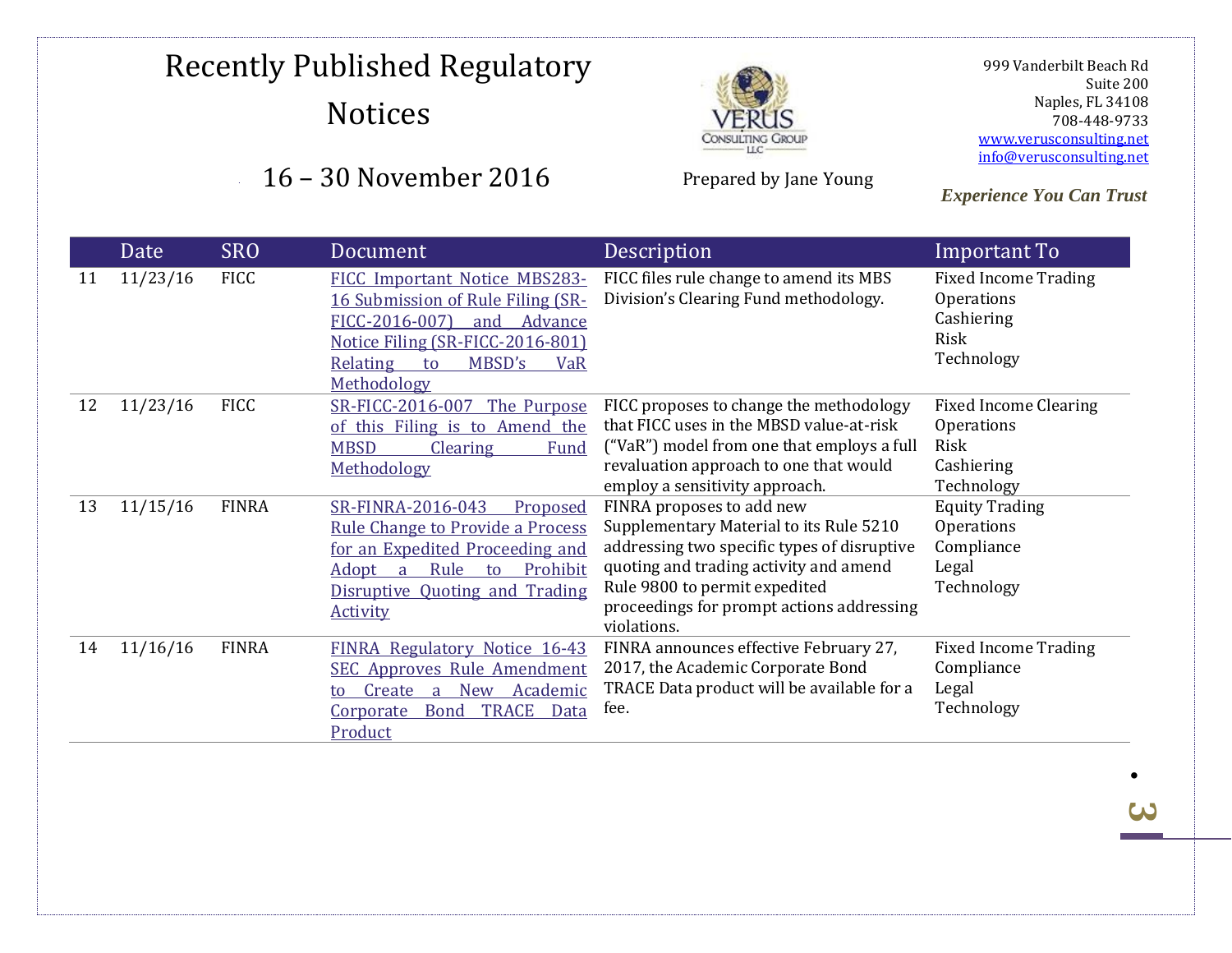### 16 – 30 November 2016



Prepared by Jane Young

 999 Vanderbilt Beach Rd Suite 200 Naples, FL 34108 708-448-9733 [www.verusconsulting.net](http://www.verusconsulting.net/) [info@verusconsulting.net](mailto:info@verusconsulting.net)

**4**

|    | <b>Date</b> | <b>SRO</b>   | Document                                                                                                                                                                                                                                                                                                     | Description                                                                                                                                                                                                                              | Important To                                                    |
|----|-------------|--------------|--------------------------------------------------------------------------------------------------------------------------------------------------------------------------------------------------------------------------------------------------------------------------------------------------------------|------------------------------------------------------------------------------------------------------------------------------------------------------------------------------------------------------------------------------------------|-----------------------------------------------------------------|
| 15 | 11/17/16    | <b>FINRA</b> | Release<br><b>FINRA</b><br><b>FINRA</b><br><b>News</b><br>Sanctions Oppenheimer<br>$\&$<br>Co.<br>Million<br>for<br>\$3.4\$<br>Reporting<br><b>Violations, Failing to Comply With</b><br><b>Obligations</b><br><b>Discovery</b><br>in<br>Arbitrations,<br>and<br><b>Other</b><br><b>Supervisory Failures</b> | FINRA fines Oppenheimer \$1.575 million<br>and orders restitution to customers in the<br>amount of \$1.85 million for failures in<br>providing information to FINRA and<br>customers during arbitration.                                 | Compliance<br>Legal                                             |
| 16 | 11/23/16    | <b>FINRA</b> | SR-FINRA-2016-044<br>Proposed<br>Rule Change to Extend the Tier<br>Size Pilot of Rule 6433 (Minimum<br><b>Quotation Size Requirements for</b><br><b>OTC Equity Securities</b> )                                                                                                                              | FINRA proposes to amend its rules related<br>to minimum quotation size requirements<br>for OTC equity securities to extend the Tier<br>Size Pilot until June 9, 2017.                                                                    | <b>Equity Trading</b><br>Operations<br>Compliance<br>Technology |
| 17 | 11/28/16    | <b>FINRA</b> | <b>FINRA Press Release FINRA Fines</b><br>VALIC Financial Advisors, Inc.<br>Million<br>for<br>Failure to<br>\$1.75<br><b>Prevent Conflicts of Interest in its</b><br>Compensation Policy<br>and for<br><b>Other</b><br>Supervisory<br>Failures<br><b>Related to Variable Annuity Sales</b>                   | FINRA announces fines against VALIC<br>Financial Advisors \$1.75 million for failure<br>to identify and address conflicts of interest<br>in the firm's compensation policy and<br>certain failure to supervise violations.               | Compliance<br>Legal                                             |
| 18 | 11/30/16    | <b>FINRA</b> | Release<br><b>Press</b><br><b>FINRA</b><br><b>FINRA</b><br>Merrill<br>Lynch<br>\$7<br><b>Sanctions</b><br>Million<br>for<br><b>Inadequate</b><br><b>Supervision of Securities-Backed</b><br>Leverage in Customer Brokerage<br><b>Accounts</b>                                                                | FINRA announces it has fined Merrill<br>Lynch \$6.25 million and require customer<br>restitution for inadequate supervision of<br>its Loan Management accounts and their<br>client's use of the leverage in their<br>brokerage accounts. | Legal<br>Compliance                                             |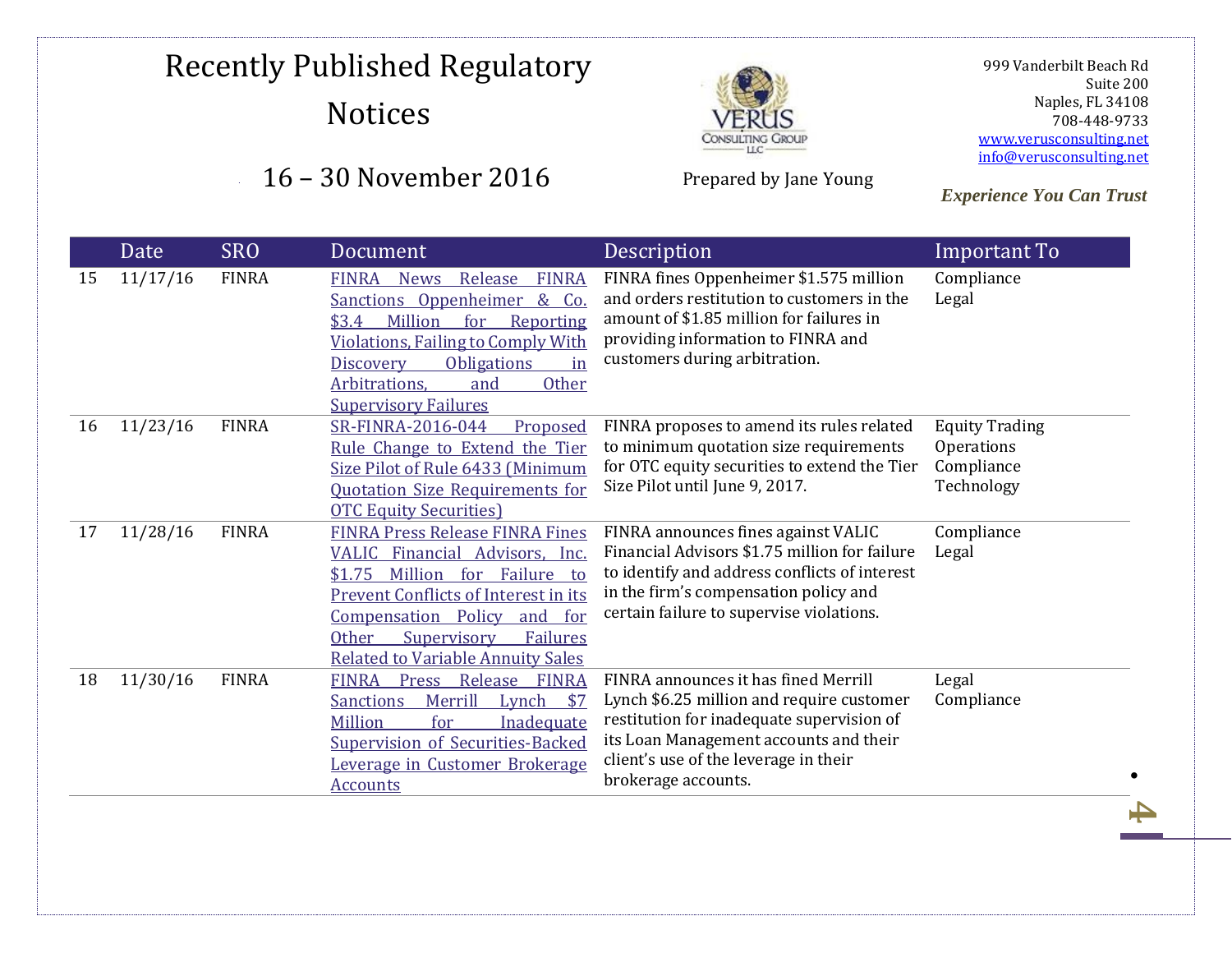### 16 – 30 November 2016



Prepared by Jane Young

 999 Vanderbilt Beach Rd Suite 200 Naples, FL 34108 708-448-9733 [www.verusconsulting.net](http://www.verusconsulting.net/) [info@verusconsulting.net](mailto:info@verusconsulting.net)

*Experience You Can Trust*

|    | Date     | <b>SRO</b>  | Document                                                                                                                                                                                                          | Description                                                                                                                                                                                                              | Important To                                                                       |
|----|----------|-------------|-------------------------------------------------------------------------------------------------------------------------------------------------------------------------------------------------------------------|--------------------------------------------------------------------------------------------------------------------------------------------------------------------------------------------------------------------------|------------------------------------------------------------------------------------|
| 19 | 11/16/16 | <b>MSRB</b> | <b>MSRB Regulatory Notice 2016-26</b><br>MSRB Announces the Effective<br>Date of the Academic Historical<br><b>Transaction Data Product</b>                                                                       | MSRB announces the effective date<br>February 27, 2017 of its RTRS Academic<br>Data Product.                                                                                                                             | <b>Municipal Bond Trading</b><br>Compliance<br>Legal<br>Technology                 |
| 20 | 11/22/16 | <b>MSRB</b> | <b>MSRB Regulatory Notice 2016-27</b><br>Interpretive Notice Regarding<br>Rule G-47, on Time of Trade<br><b>Disclosure</b>                                                                                        | MSRB issues interpretative guidance<br>related to the time of trade disclosures<br>required under its Rule G-47 includes a<br>requirement to disclose that when a<br>municipal securities bears a "market"<br>discount". | <b>Municipal Bond Trading</b><br>Compliance<br><b>Sales</b><br>Legal<br>Technology |
| 21 | 11/29/16 | <b>MSRB</b> | <b>MSRB Regulatory Notice 2016-28</b><br>Disclosure<br>Requirements<br>New<br><b>MSRB</b><br>Rule G-15 and<br>Under<br><b>Prevailing Market Price Guidance</b><br>Pursuant to Rule G-30 Effective<br>May 14, 2018 | MSRB announces the effective date of May<br>14, 2018 for the new pricing disclosure<br>requirements for customer confirmations.                                                                                          | <b>Municipal Bond Trading</b><br>Operations<br>Compliance<br>Technology            |
| 22 | 11/16/16 | Nasdaq      | SR-Nasdag-2016-160 A Proposal<br>to Amend Chapter VI, Section 5<br>(Minimum Increments) of the<br>Rules of the NASDAQ Options<br>Market to Extend the Penny Pilot<br>Program                                      | Nasdaq proposes to extend the Penny Pilot<br>program through June 30, 2017 or the date<br>of permanent approval, if earlier.                                                                                             | <b>Options Trading</b><br>Operations<br>Compliance<br>Technology                   |

 $\bullet$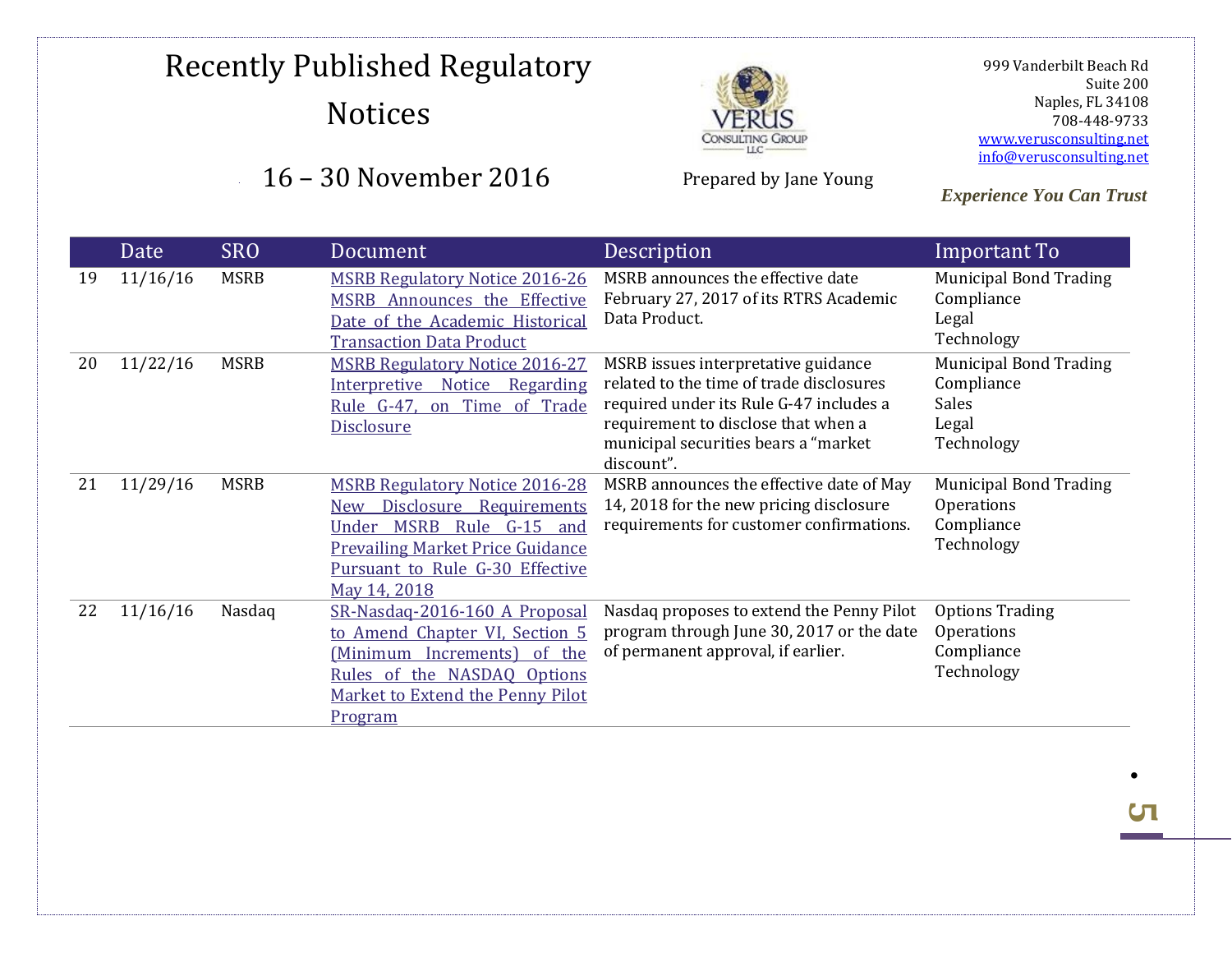### 16 – 30 November 2016



Prepared by Jane Young

 999 Vanderbilt Beach Rd Suite 200 Naples, FL 34108 708-448-9733 [www.verusconsulting.net](http://www.verusconsulting.net/) [info@verusconsulting.net](mailto:info@verusconsulting.net)

|    | Date     | <b>SRO</b>  | Document                                                                                                                                                                                 | Description                                                                                                                                                                                                                                             | Important To                                                     |
|----|----------|-------------|------------------------------------------------------------------------------------------------------------------------------------------------------------------------------------------|---------------------------------------------------------------------------------------------------------------------------------------------------------------------------------------------------------------------------------------------------------|------------------------------------------------------------------|
| 23 | 11/17/16 | Nasdaq      | SR-Nasdaq-2016-161 Proposal to<br>Adopt a New Extended Life<br>Priority Order Attribute under<br>Rule 4703, and to Make Related<br>Changes to Rules 4702, 4752,<br>4753, 4754, and 4757. | Nasdaq proposes a new 'Extended Life<br>Priority Order" attribute to allow<br>displayed orders committed to a one-<br>second or longer resting period to receive<br>higher priority that other displayed orders<br>of the same price on its order book. | <b>Equity Trading</b><br>Operations<br>Compliance<br>Technology  |
| 24 | 11/17/16 | <b>NSCC</b> | NSCC Important Notice 8292<br><b>DTCC</b><br>Limit<br>Monitoring<br>of<br>Elimination<br>End-of-Day<br><b>Participant Position MRO File</b>                                              | DTCC announces as of December 1st, 2016,<br>it will decommission the 'DTCC Limit<br>Monitoring - End of Day Participant<br>Position MRO File 02181085 both in the<br>Production and PSE environments.                                                   | Operations<br>Risk<br>Technology                                 |
| 25 | 11/22/16 | <b>NSCC</b> | NSCC Important Notice 8295<br>Consolidated<br>Trade Summary<br>(CTS) Re-write Testing                                                                                                    | NSCC announces details of its testing plans<br>and program for the Consolidated Trade<br>Summary Re-Write initiative. Testing<br>starts December 12, 2016.                                                                                              | Operations<br>Clearance<br>Settlements<br>Technology             |
| 26 | 11/29/16 | <b>NSCC</b> | Important Notice<br>8297<br><b>NSCC</b><br><b>Settlement Cycle Modifications to</b><br><b>Facilitate Industry Move to T+2</b>                                                            | NSCC updates Participants on its plans<br>related to the move to T+2 settlement as it<br>pertains to its systemically updating the<br>Fund/SERV system for specific securities<br>to the T+2 settlement cycle effective<br>September 5, 2017.           | <b>Mutual Funds</b><br>Operations<br>T+2 Committee<br>Technology |
| 27 | 11/17/16 | <b>SEC</b>  | Press Release<br>2016-241<br><b>SEC</b><br>IPMorgan Chase Paying \$264<br><b>Million to Settle FCPA Charges</b>                                                                          | SEC announces settlement with JPMorgan<br>Chase for charges that JP Morgan Chase<br>won business from clients and corruption<br>with government official in the Asia-Pacific<br>region in violation of the Foreign Corrupt<br>Practices Act.            | Compliance<br>Legal                                              |